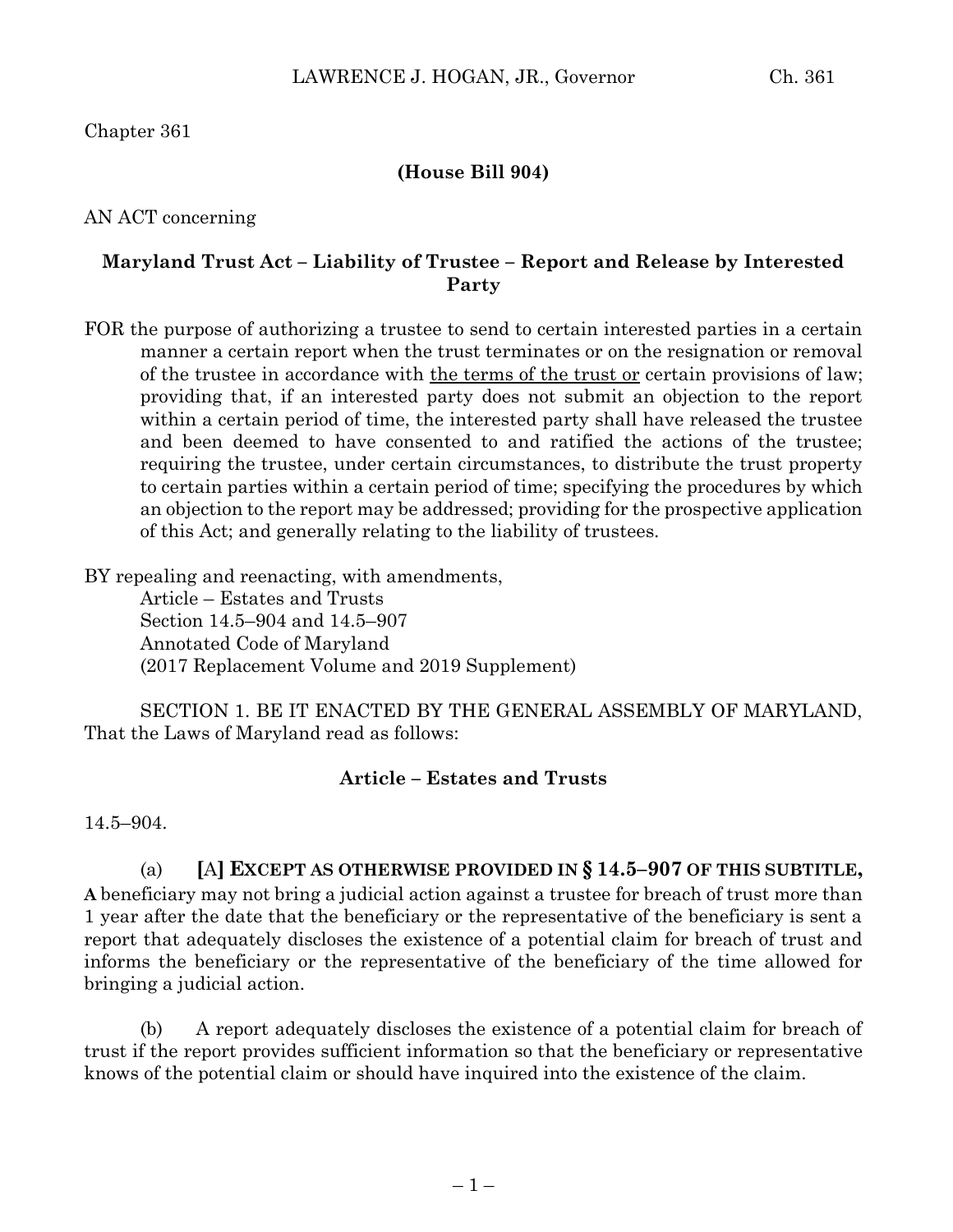(c) This section does not limit the time for bringing an action against a trustee for breach of trust committed in bad faith or with reckless indifference to the purposes of the trust or the interests of the beneficiaries.

14.5–907.

## **(A) IN THIS SECTION, "INTERESTED PARTY" MEANS A BENEFICIARY, REPRESENTATIVE OF A BENEFICIARY, CO–TRUSTEE, SUCCESSOR TRUSTEE, OR ANY OTHER PERSON HAVING AN INTEREST IN OR AUTHORITY OVER A TRUST.**

**(B)** A trustee is not liable to a beneficiary for breach of trust if the beneficiary consented to the conduct constituting the breach, released the trustee from liability for the breach, or ratified the transaction constituting the breach, unless:

(1) The consent, release, or ratification of the beneficiary was induced by improper conduct of the trustee; or

(2) At the time of the consent, release, or ratification, the beneficiary did not know of the rights of the beneficiary or of the material facts relating to the breach.

**(C) WHEN A TRUST TERMINATES UNDER THE TERMS OF THE TRUST OR ON THE REMOVAL OR RESIGNATION OF A TRUSTEE IN ACCORDANCE WITH SUBTITLE 7 OF THIS TITLE, THE TRUSTEE MAY SEND TO EACH INTERESTED PARTY, BY FIRST–CLASS, CERTIFIED MAIL, A REPORT THAT: (1) WHEN A TRUST TERMINATES IN ACCORDANCE WITH THE TERMS OF THE TRUST OR SUBTITLE 4 OF THIS TITLE, OR ON THE REMOVAL OR RESIGNATION OF A TRUSTEE IN ACCORDANCE WITH THE TERMS OF THE TRUST OR SUBTITLE 7 OF THIS TITLE, A TRUSTEE MAY ELECT TO FOLLOW THE PROCEDURES SET FORTH IN THIS SUBSECTION CONCERNING THE RELEASE OF THE TRUSTEE FROM LIABILITY FOR THE ADMINISTRATION OF THE TRUST.**

## **(2) A TRUSTEE SEEKING A RELEASE OF THE TRUSTEE FROM LIABILITY UNDER THIS SUBSECTION SHALL SEND TO EACH INTERESTED PARTY, BY FIRST–CLASS, CERTIFIED MAIL, RETURN RECEIPT REQUESTED, A REPORT THAT:**

**(1) (I) INFORMS THE INTERESTED PARTY THAT THE TRUST IS TERMINATING OR THAT THE TRUSTEE HAS RESIGNED OR HAS BEEN REMOVED;**

**(2) (II) PROVIDES THE INTERESTED PARTY:**

**(I) 1. AN ACCOUNTING OF THE TRUST, SUCH AS ACCOUNT STATEMENTS, FOR THE IMMEDIATELY PRECEDING 5 YEARS;**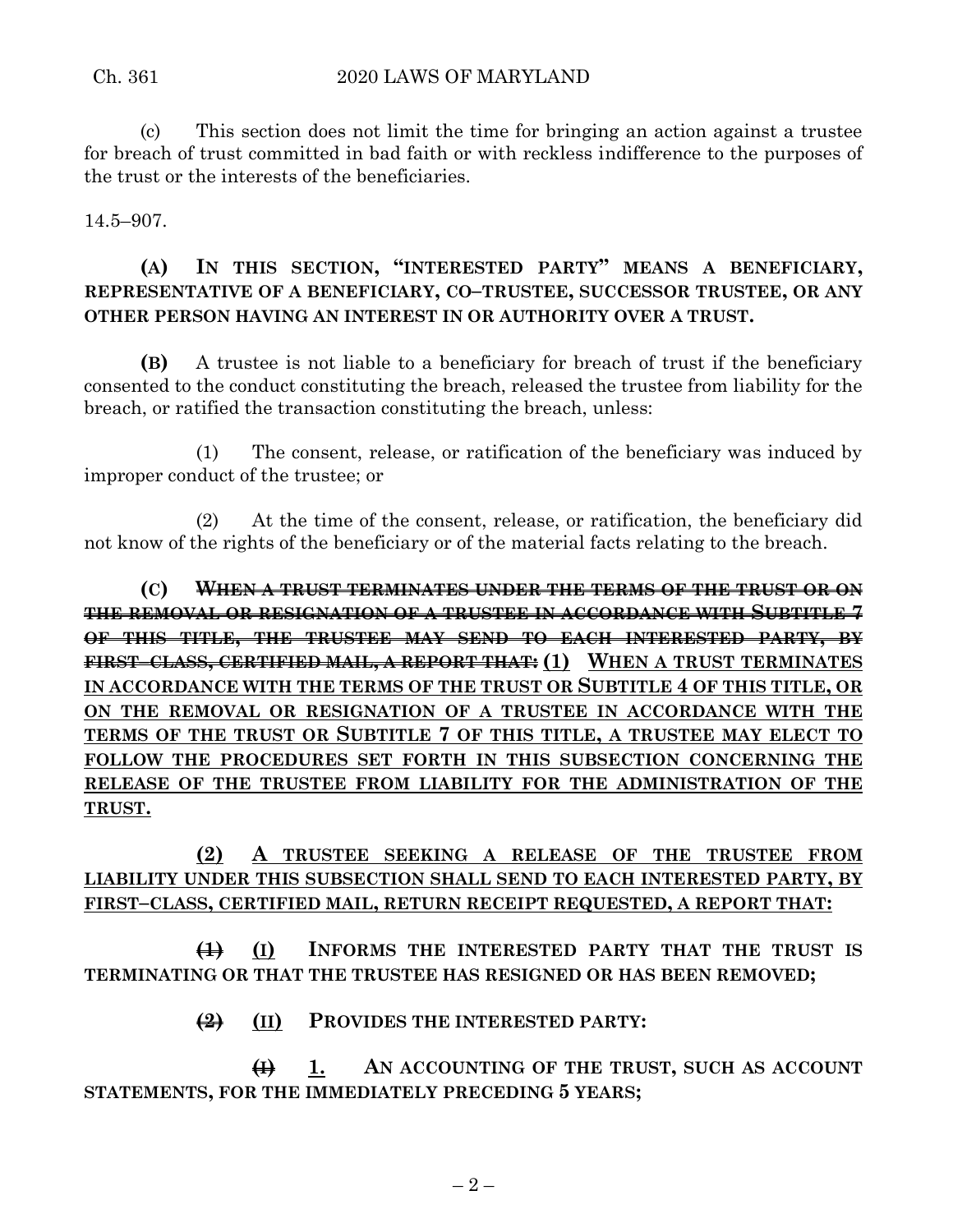**(II) 2. AN ESTIMATE OF ANY TRUST PROPERTY OR INTERESTS REASONABLY ANTICIPATED BUT NOT YET RECEIVED OR DISBURSED; AND**

**(III) 3. THE AMOUNT OF ANY FEES, INCLUDING TRUSTEE FEES, REMAINING TO BE PAID; AND**

**(3) (III) NOTIFIES THE INTERESTED PARTY THAT:**

**(I) 1. THE INTERESTED PARTY MAY SUBMIT A WRITTEN OBJECTION TO THE TRUSTEE REGARDING THE TRUSTEE'S ADMINISTRATION OF THE TRUST WITHIN 90 120 DAYS AFTER THE TRUSTEE MAILED THE REPORT; AND**

**(II) 2. IF THE INTERESTED PARTY DOES NOT SUBMIT A WRITTEN OBJECTION TO THE TRUSTEE WITHIN 90 120 DAYS AFTER THE TRUSTEE MAILED THE REPORT, THE INTERESTED PARTY SHALL BE DEEMED TO HAVE RELEASED THE TRUSTEE AND CONSENTED TO AND RATIFIED ALL ACTIONS OF THE TRUSTEE; AND**

### **3. THE TRUSTEE IS UNAWARE OF ANY UNDISCLOSED INFORMATION THAT COULD GIVE RISE TO A CLAIM BY AN INTERESTED PARTY.**

**(D) IF AN INTERESTED PARTY DOES NOT SUBMIT A WRITTEN OBJECTION TO THE TRUSTEE WITHIN 90 120 DAYS AFTER THE TRUSTEE MAILED THE REPORT, THE INTERESTED PARTY SHALL BE DEEMED TO HAVE RELEASED THE TRUSTEE AND CONSENTED TO AND RATIFIED ALL ACTIONS OF THE TRUSTEE.**

**(E) IF NO INTERESTED PARTY SUBMITS A WRITTEN OBJECTION TO THE TRUSTEE WITHIN 90 120 DAYS AFTER THE TRUSTEE MAILED THE REPORT, THE TRUSTEE SHALL DISTRIBUTE THE TRUST PROPERTY TO THE APPROPRIATE SUCCESSORS IN INTEREST WITHIN A REASONABLE PERIOD OF TIME.**

**(F) IF AN INTERESTED PARTY SUBMITS A WRITTEN OBJECTION TO THE TRUSTEE WITHIN 90 120 DAYS AFTER THE TRUSTEE MAILED THE REPORT, THE OBJECTION MAY BE:**

**(1) SUBMITTED TO THE COURT, WITH NOTICE TO ALL INTERESTED PARTIES, TO COMMENCE A PROCEEDING FOR RESOLUTION OF THE OBJECTION; OR**

**(2) RESOLVED BY THE AGREEMENT OF ALL INTERESTED PARTIES AND THE TRUSTEE, IN ACCORDANCE WITH APPLICABLE LAWS.**

SECTION 2. AND BE IT FURTHER ENACTED, That this Act shall be construed to apply only prospectively and may not be applied or interpreted to have any effect on or